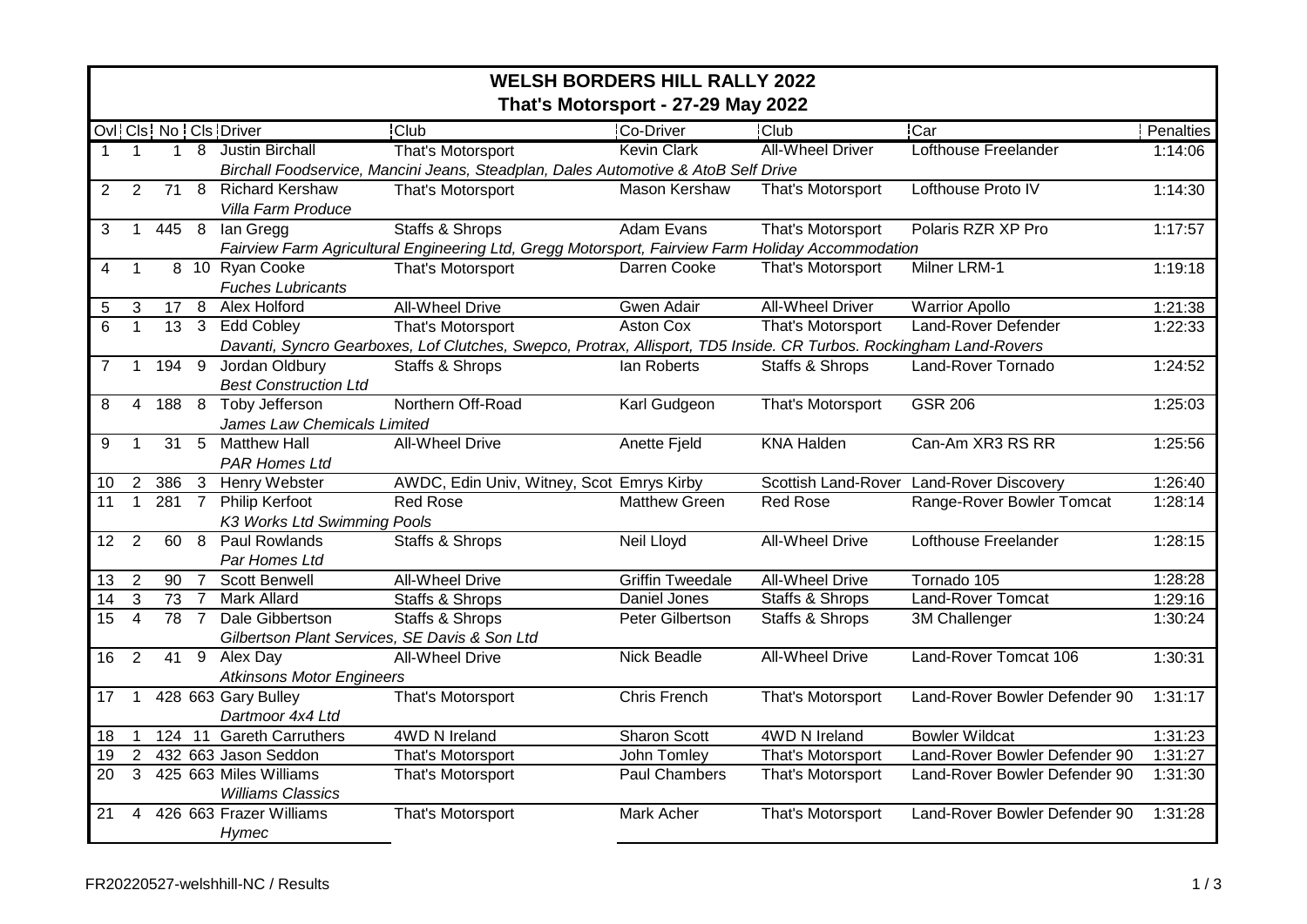|                 |                |                 |                 | Ovil Cls   No   Cls   Driver                                         | <b>Club</b>                                                                                              | Co-Driver                           | <b>Club</b>             | <b>Car</b>                                | Penalties |
|-----------------|----------------|-----------------|-----------------|----------------------------------------------------------------------|----------------------------------------------------------------------------------------------------------|-------------------------------------|-------------------------|-------------------------------------------|-----------|
| 22              | $\mathbf{3}$   |                 |                 | 444 3 Ashley Bartlett<br><b>AB Trailers</b>                          | <b>HBLRO</b>                                                                                             | Niall Banyard                       | <b>HBLRO</b>            | Land-Rover Bowler Defender 90             | 1:31:49   |
| 23              | 5              | 62 7            |                 | <b>Harry Nicoll</b>                                                  | That's Motorsport                                                                                        | Kieran Jones                        | <b>All-Wheel Driver</b> | Tomcat 100                                | 1:31:59   |
|                 |                |                 |                 |                                                                      | Keith Gott Landrovers,, Baldertech UK, Krazybodywork                                                     |                                     |                         |                                           |           |
| 24              | 6              | 174             | $\overline{7}$  | <b>Andrew West</b>                                                   | That's Motorsport                                                                                        | James West                          | Northern Off-Road       | Tornado 104                               | 1:33:35   |
| 25              | $\mathbf{1}$   | 435             | $\overline{2}$  | Richard Wynne-Williams That's Motorsport<br><b>Williams Classics</b> |                                                                                                          | Matthew Lowe                        | That's Motorsport       | Land-Rover Bowler Defender                | 1:33:52   |
| 26              | $\overline{2}$ |                 |                 | 345 11 Martin Robinson                                               | Staffs & Shrops                                                                                          | Denny Harris                        | Staffs & Shrops         | Tomcat 100 TD5                            | 1:33:53   |
| 27              | $\overline{7}$ | 280             | $\overline{1}$  | <b>Michael Kerfoot</b>                                               | <b>Red Rose</b>                                                                                          | Lee Karkoszka                       | <b>Red Rose</b>         | Land-Rover QT 88 Special                  | 1:33:59   |
|                 |                |                 |                 | Leyland Leisure Sales Trailer Centre                                 |                                                                                                          |                                     |                         |                                           |           |
| 28              | 3              |                 |                 | 84 11 Peter Widdop<br>The Discovery Centre                           | That's Motorsport                                                                                        | James Bollard                       | Northern Off-Road       | Tornado TD5                               | 1:35:33   |
| 29              | 2              |                 |                 | 38 16 Mark Walker                                                    | Northern Off-Road                                                                                        | Julie Wilkes                        | Northern Off-Road       | Polaris RZR                               | 1:37:02   |
| $\overline{30}$ | $\overline{4}$ | 391             |                 | 3 Christopher Brennan                                                | That's Motorsport                                                                                        | Jack Ferryman                       | <b>SCOR</b>             | Land-Rover Defender                       | 1:38:38   |
|                 |                |                 |                 |                                                                      | Keith Gott Land-Rovers, Brennan Landscapes, AJS Tyres                                                    |                                     |                         |                                           |           |
| 31              | 5              |                 |                 | 424 663 David Beecroft                                               | That's Motorsport                                                                                        | <b>Fraser Parish</b>                | That's Motorsport       | Land-Rover Bowler Defender 90             | 1:38:59   |
| $\overline{32}$ | 3              | $\overline{39}$ | $5\overline{)}$ | Jerry Allen                                                          | Northern Off-Road                                                                                        | Tim Wood                            | Northern Off-Road       | Polaris RZR Turbo S                       | 1:40:01   |
| 33              | $\overline{2}$ |                 |                 | 200 2 Christopher Ratter<br>Xceed 4x4, Team X                        | That's Motorsport                                                                                        | Catriona Engwistle                  | <b>RAF MSA</b>          | Land-Rover Defender 90                    | 1:40:13   |
| 34              | 3              | 28 <sup>2</sup> |                 | John Hardy                                                           | That's Motorsport                                                                                        | Paul Brimblecombe That's Motorsport |                         | Mitsubishi Shogun                         | 1:40:25   |
| 35              | $\overline{4}$ |                 |                 | 181 11 Dafydd Roberts                                                | Staffs & Shrops                                                                                          | Sam Roberts                         |                         | N Wales Land-Rover Land-Rover Series 2 88 | 1:40:56   |
|                 |                |                 |                 | <b>Enfys Engineering</b>                                             |                                                                                                          |                                     |                         |                                           |           |
| 36              | 4              | 247 2           |                 | <b>Phil Griffiths</b>                                                | Kirkby Lonsdale, Scottish                                                                                | Neil Watterson                      | <b>Boundless CSMA</b>   | Land-Rover Freelander                     | 1:43:17   |
|                 |                |                 |                 | Land-Rover Owner International Magazine                              |                                                                                                          |                                     |                         |                                           |           |
| 37              | 5              | 389 2           |                 | lan Sykes                                                            | Scottish Hill Rally                                                                                      | Jamie McGlasham                     | Scottish Hill Rally     | Land-Rover Freelander                     | 1:43:40   |
|                 |                |                 |                 | Guest House Iceland, Gateway to Iceland                              |                                                                                                          |                                     |                         |                                           |           |
| 38              | 5              |                 | 54 3            | <b>Pat Masters</b>                                                   | That's Motorsport                                                                                        | <b>Becky Masters</b>                | That's Motorsport       | Land-Rover Freelander 1                   | 1:43:44   |
|                 |                |                 |                 |                                                                      | Team-X, ZX-1, CG Motorsport, ITG Filters, Mintex, Powerflex, AVO Shocks, Northern Monkey 4x4, Mongosport |                                     |                         |                                           |           |
| 39              | 6              | 107 1           |                 | <b>Chris Bowler</b>                                                  | All-Wheel Drive                                                                                          | David Bowler                        | All-Wheel Drive         | Land-Rover Discovery 2                    | 1:44:15   |
|                 |                |                 |                 | Cambrian 4x4 Ltd                                                     | Cambrian 4x4 Ltd                                                                                         |                                     |                         |                                           |           |
| 40              | $\overline{1}$ |                 | $77 \quad 1$    | Reece Mathieson                                                      | That's Motorsport                                                                                        | Sean Mathieson                      | That's Motorsport       | Land-Rover Freelander 1                   | 1:44:49   |
|                 |                |                 |                 |                                                                      | RS Off-Road, Glazier Leaper Welding & Fabrication, Powerflex, Demon Tweeks                               |                                     |                         |                                           |           |
| 41              | 2              |                 |                 | 3 2 Chris Bayliss                                                    | Staffs & Shrops                                                                                          | Benjamin M Farmer Staffs & Shrops   |                         | Land-Rover Freelander                     | 1:53:33   |
|                 |                |                 |                 | OFG Land Rover Specialists. M&A Tyres                                |                                                                                                          |                                     |                         |                                           |           |
| 42              | 6              |                 |                 | 434 663 David Green                                                  | That's Motorsport                                                                                        | Daniel Green                        | That's Motorsport       | Land-Rover Bowler Defender 90             | 1:55:42   |
| 43              | $\overline{2}$ |                 | 18 10           | Johnnie Drysdale                                                     | That's Motorsport                                                                                        | Tony Rae                            | That's Motorsport       | Milner <sub>R5</sub>                      | 2:01:23   |
| 44              | $\overline{7}$ |                 |                 | 429 663 Gareth Bent                                                  | That's Motorsport                                                                                        | Paul Hulston                        | That's Motorsport       | Land-Rover Bowler Defender 90             | 2:03:22   |
| 45              | 8              |                 |                 | 42 7 Adrian Longstaff                                                | Staffs & Shrops                                                                                          | <b>Oliver Southorn</b>              | That's Motorsport       | Range-Rover Freeranger                    | 2:04:48   |